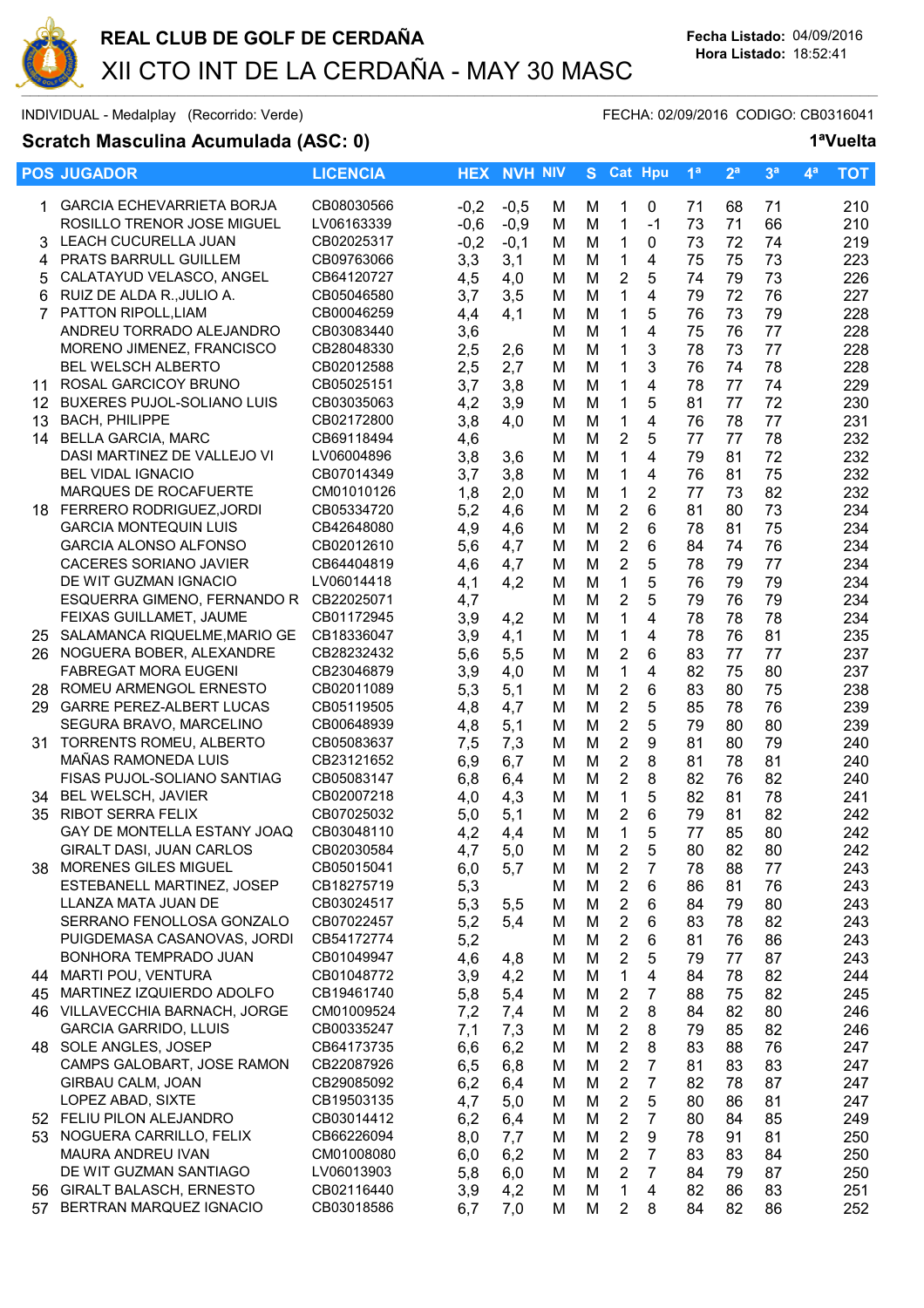

INDIVIDUAL - Medalplay (Recorrido: Verde) et al. (2/09/2016 CODIGO: CB0316041

# **Scratch Masculina Acumulada (ASC: 0) 1ªVuelta**

|     | <b>POS JUGADOR</b>          | <b>LICENCIA</b> | <b>HEX</b> | <b>NVH NIV</b> |   | S. |                | <b>Cat Hou</b> | 1 <sup>a</sup> | 2 <sup>a</sup> | 3 <sup>a</sup> | 49 | <b>TOT</b> |
|-----|-----------------------------|-----------------|------------|----------------|---|----|----------------|----------------|----------------|----------------|----------------|----|------------|
| 58  | MARFA BERNADES, SALVADOR    | CB04007778      | 5,0        | 5,3            | м | м  | 2              | 6              | 88             | 81             | 84             |    | 253        |
| 59  | RAVENTOS BASAGOITI XAVIER   | CB01035586      | 6,5        | 6,8            | м | м  | 2              |                | 87             | 84             | 84             |    | 255        |
| 60  | PEREZ-ALBERT SAGNIER ALEJAN | CB03008555      | 6.4        | 6,6            | м | м  | 2              |                | 87             | 89             | 81             |    | 257        |
| 61  | JUNOY POUPON JUAN SEBASTIÁN | CB03773636      | 10,3       | 10.0           | м | м  | 2              | 12             | 81             | 94             | 83             |    | 258        |
| 62. | <b>SABE RICHER MARC</b>     | CB22123280      | 9,1        | 9.0            | м | м  | 2              | 10             | 85             | 93             | 81             |    | 259        |
|     | SCHROEDER QUIJANO, FRANCISC | CB05175161      | 4.9        | 5.2            | м | м  | 2              | 6              | 88             | 86             | 85             |    | 259        |
| 64  | AROLA DIAZ HUGO             | CB07018304      | 6.3        | 6.5            | м | м  | 2              |                | 92             | 91             | 79             |    | 262        |
| 65  | LARRAGAY GARCIA XAVIER      | CB00808283      | 8,1        | 8.4            | м | м  | 2              | 9              | 91             | 88             | 85             |    | 264        |
| 66  | <b>VILA SAGNIER, JAVIER</b> | CB05011256      | 6,6        | 6.9            | м | м  | 2              | 8              | 84             | 91             | 90             |    | 265        |
| 67  | <b>PRATVIEL CHRISTOPHE</b>  | CB28904518      | 4.9        | 5.2            | м | м  | $\mathcal{P}$  | 6              | 91             | 90             | 85             |    | 266        |
| 68  | PUJOL VINARDELL, ANTONIO    | CB05117356      | 6,7        | 7.0            | м | м  | $\overline{2}$ | 8              | 95             | 87             | 85             |    | 267        |
| 69  | VAZQUEZ PEREZ-ROSALES.MANUE | CB22179089      | 6.9        | 7.2            | м | м  | 2              | 8              | 88             | 92             | 88             |    | 268        |
| 70  | ESPADA ROMERO, CARLOS       | CB28649889      | 6.3        | 6.6            | м | м  | 2              |                | 93             | 91             | 86             |    | 270        |
| 71  | RAMIREZ DE HARO V. FERNANDO | CM01005208      | 5.1        | 5.4            | м | M  | 2              | 6              |                |                |                |    | Ret        |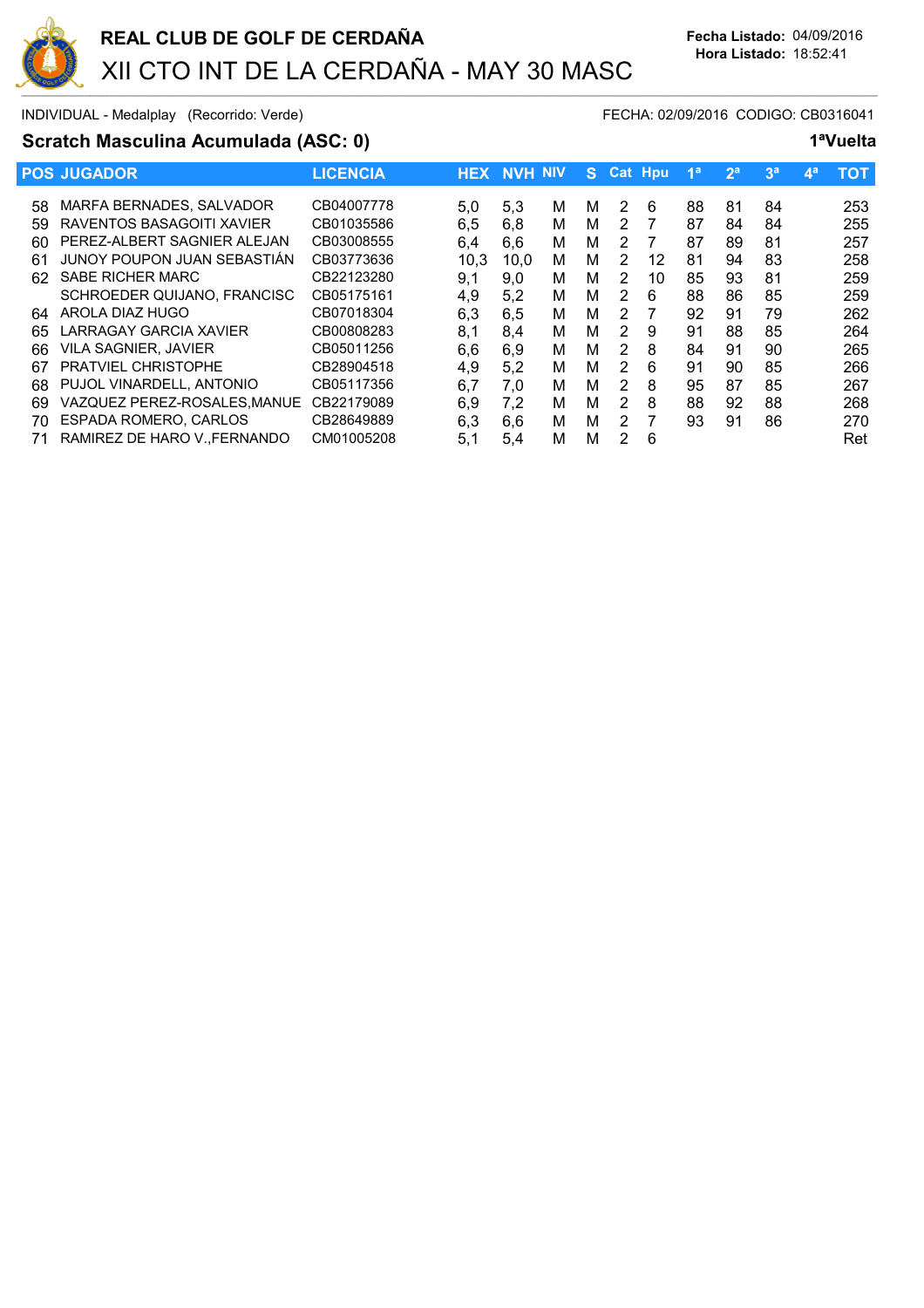

# 2ª CATEGORIA MASCULINA (ASC: 0)

FECHA: 03/09/2016 CODIGO: CB0316041

|    | <b>POS JUGADOR</b>                         | <b>LICENCIA</b> |      | <b>HEX NVH NIV</b> |   | S. |                         | Cat Hpu        | 1 <sup>a</sup> | 2 <sup>a</sup> | 3 <sup>a</sup> | 4 <sup>a</sup> | <b>TOT</b> |
|----|--------------------------------------------|-----------------|------|--------------------|---|----|-------------------------|----------------|----------------|----------------|----------------|----------------|------------|
|    | 1 CALATAYUD VELASCO, ANGEL                 | CB64120727      | 4,5  | 4,0                | M | M  | $\overline{2}$          | 5              | 74             | 79             | 73             |                | 226        |
| 2  | <b>BELLA GARCIA, MARC</b>                  | CB69118494      | 4,6  |                    | M | M  | $\overline{2}$          | 5              | 77             | 77             | 78             |                | 232        |
| 3  | FERRERO RODRIGUEZ, JORDI                   | CB05334720      | 5,2  | 4,6                | M | M  | 2                       | 6              | 81             | 80             | 73             |                | 234        |
|    | <b>GARCIA MONTEQUIN LUIS</b>               | CB42648080      | 4,9  | 4,6                | M | M  | $\overline{2}$          | 6              | 78             | 81             | 75             |                | 234        |
|    | <b>GARCIA ALONSO ALFONSO</b>               | CB02012610      | 5,6  | 4,7                | M | M  | $\mathbf 2$             | 6              | 84             | 74             | 76             |                | 234        |
|    | <b>CACERES SORIANO JAVIER</b>              | CB64404819      | 4,6  | 4,7                | M | M  | $\mathbf 2$             | 5              | 78             | 79             | 77             |                | 234        |
|    | ESQUERRA GIMENO, FERNANDO R                | CB22025071      | 4,7  |                    | M | M  | $\overline{2}$          | 5              | 79             | 76             | 79             |                | 234        |
| 8  | NOGUERA BOBER, ALEXANDRE                   | CB28232432      | 5,6  | 5,5                | M | M  | $\overline{2}$          | 6              | 83             | 77             | 77             |                | 237        |
| 9  | ROMEU ARMENGOL ERNESTO                     | CB02011089      | 5,3  | 5,1                | M | M  | $\overline{2}$          | 6              | 83             | 80             | 75             |                | 238        |
| 10 | <b>GARRE PEREZ-ALBERT LUCAS</b>            | CB05119505      | 4,8  | 4,7                | M | M  | $\overline{2}$          | 5              | 85             | 78             | 76             |                | 239        |
|    | SEGURA BRAVO, MARCELINO                    | CB00648939      | 4,8  | 5,1                | M | M  | $\overline{2}$          | 5              | 79             | 80             | 80             |                | 239        |
|    | 12 TORRENTS ROMEU, ALBERTO                 | CB05083637      | 7,5  | 7,3                | M | M  | $\overline{2}$          | 9              | 81             | 80             | 79             |                | 240        |
|    | MAÑAS RAMONEDA LUIS                        | CB23121652      | 6,9  | 6,7                | M | M  | $\overline{2}$          | 8              | 81             | 78             | 81             |                | 240        |
|    | FISAS PUJOL-SOLIANO SANTIAG                | CB05083147      | 6,8  | 6,4                | M | M  | $\overline{2}$          | 8              | 82             | 76             | 82             |                | 240        |
|    | 15 RIBOT SERRA FELIX                       | CB07025032      | 5,0  | 5,1                | M | M  | 2                       | 6              | 79             | 81             | 82             |                | 242        |
|    | GIRALT DASI, JUAN CARLOS                   | CB02030584      | 4,7  | 5,0                | M | M  | $\overline{2}$          | 5              | 80             | 82             | 80             |                | 242        |
|    | 17 MORENES GILES MIGUEL                    | CB05015041      | 6,0  | 5,7                | M | M  | 2                       | 7              | 78             | 88             | 77             |                | 243        |
|    | ESTEBANELL MARTINEZ, JOSEP                 | CB18275719      | 5,3  |                    | M | M  | $\overline{2}$          | 6              | 86             | 81             | 76             |                | 243        |
|    | LLANZA MATA JUAN DE                        | CB03024517      | 5,3  | 5,5                | M | M  | $\mathbf 2$             | 6              | 84             | 79             | 80             |                | 243        |
|    | SERRANO FENOLLOSA GONZALO                  | CB07022457      | 5,2  | 5,4                | M | M  | $\overline{2}$          | 6              | 83             | 78             | 82             |                | 243        |
|    | PUIGDEMASA CASANOVAS, JORDI                | CB54172774      | 5,2  |                    | M | M  | $\overline{2}$          | 6              | 81             | 76             | 86             |                | 243        |
|    | BONHORA TEMPRADO JUAN                      | CB01049947      | 4,6  | 4,8                | M | M  | $\overline{2}$          | 5              | 79             | 77             | 87             |                | 243        |
| 23 | MARTINEZ IZQUIERDO ADOLFO                  | CB19461740      | 5,8  | 5,4                | M | M  | $\overline{2}$          | $\overline{7}$ | 88             | 75             | 82             |                | 245        |
|    | 24 VILLAVECCHIA BARNACH, JORGE             | CM01009524      | 7,2  | 7,4                | M | M  | $\overline{2}$          | 8              | 84             | 82             | 80             |                | 246        |
|    | <b>GARCIA GARRIDO, LLUIS</b>               | CB00335247      | 7,1  | 7,3                | M | M  | $\overline{2}$          | 8              | 79             | 85             | 82             |                | 246        |
|    | 26 SOLE ANGLES, JOSEP                      | CB64173735      | 6,6  | 6,2                | M | M  | $\overline{2}$          | 8              | 83             | 88             | 76             |                | 247        |
|    | CAMPS GALOBART, JOSE RAMON                 | CB22087926      | 6,5  | 6,8                | M | M  | $\overline{2}$          | 7              | 81             | 83             | 83             |                | 247        |
|    | GIRBAU CALM, JOAN                          | CB29085092      | 6,2  | 6,4                | M | M  | 2                       | 7              | 82             | 78             | 87             |                | 247        |
|    | LOPEZ ABAD, SIXTE                          | CB19503135      | 4,7  | 5,0                | M | M  | $\mathbf 2$             | 5              | 80             | 86             | 81             |                | 247        |
| 30 | FELIU PILON ALEJANDRO                      | CB03014412      | 6,2  | 6,4                | M | M  | $\overline{2}$          | $\overline{7}$ | 80             | 84             | 85             |                | 249        |
| 31 | NOGUERA CARRILLO, FELIX                    | CB66226094      | 8,0  | 7,7                | M | M  | $\overline{2}$          | 9              | 78             | 91             | 81             |                | 250        |
|    | MAURA ANDREU IVAN                          | CM01008080      | 6,0  | 6,2                | M | M  | $\overline{2}$          | $\overline{7}$ | 83             | 83             | 84             |                | 250        |
|    | DE WIT GUZMAN SANTIAGO                     | LV06013903      | 5,8  | 6,0                | M | M  | $\overline{2}$          | 7              | 84             | 79             | 87             |                | 250        |
| 34 | BERTRAN MARQUEZ IGNACIO                    | CB03018586      | 6,7  | 7,0                | M | M  | $\overline{2}$          | 8              | 84             | 82             | 86             |                | 252        |
| 35 | MARFA BERNADES, SALVADOR                   | CB04007778      | 5,0  | 5,3                | M | M  | $\overline{2}$          | 6              | 88             | 81             | 84             |                | 253        |
| 36 | RAVENTOS BASAGOITI XAVIER                  | CB01035586      | 6,5  | 6,8                | M | M  | $\overline{2}$          | $\overline{7}$ | 87             | 84             | 84             |                | 255        |
| 37 | PEREZ-ALBERT SAGNIER ALEJAN                | CB03008555      | 6,4  | 6,6                | M | M  | $\overline{2}$          | $\overline{7}$ | 87             | 89             | 81             |                | 257        |
|    | 38 JUNOY POUPON JUAN SEBASTIÁN             | CB03773636      | 10,3 | 10,0               | M | M  | 2                       | 12             | 81             | 94             | 83             |                | 258        |
|    | 39 SABE RICHER MARC                        | CB22123280      | 9,1  | 9,0                | M | M  | 2                       | 10             | 85             | 93             | 81             |                | 259        |
|    | SCHROEDER QUIJANO, FRANCISC                | CB05175161      | 4,9  | 5,2                | M | M  | 2                       | 6              | 88             | 86             | 85             |                | 259        |
|    | 41 AROLA DIAZ HUGO                         | CB07018304      | 6,3  | 6,5                | M | M  | 2                       | 7              | 92             | 91             | 79             |                | 262        |
| 42 | LARRAGAY GARCIA XAVIER                     | CB00808283      | 8,1  | 8,4                | M | M  | 2                       | 9              | 91             | 88             | 85             |                | 264        |
|    | 43 VILA SAGNIER, JAVIER                    | CB05011256      | 6,6  | 6,9                | M | M  | 2                       | 8              | 84             | 91             | 90             |                | 265        |
| 44 | <b>PRATVIEL CHRISTOPHE</b>                 | CB28904518      | 4,9  | 5,2                | M | M  | 2                       | 6              | 91             | 90             | 85             |                | 266        |
|    | 45 PUJOL VINARDELL, ANTONIO                | CB05117356      | 6,7  | 7,0                | M | M  | $\overline{\mathbf{c}}$ | 8              | 95             | 87             | 85             |                | 267        |
|    | 46 VAZQUEZ PEREZ-ROSALES, MANUE CB22179089 |                 | 6,9  | 7,2                | M | M  | 2                       | 8              | 88             | 92             | 88             |                | 268        |
|    | 47 ESPADA ROMERO, CARLOS                   | CB28649889      | 6,3  | 6,6                | M | M  | 2                       | 7              | 93             | 91             | 86             |                | 270        |
|    | 48 RAMIREZ DE HARO V., FERNANDO            | CM01005208      | 5,1  | 5,4                | M | M  | $\overline{2}$          | 6              |                |                |                |                | Ret        |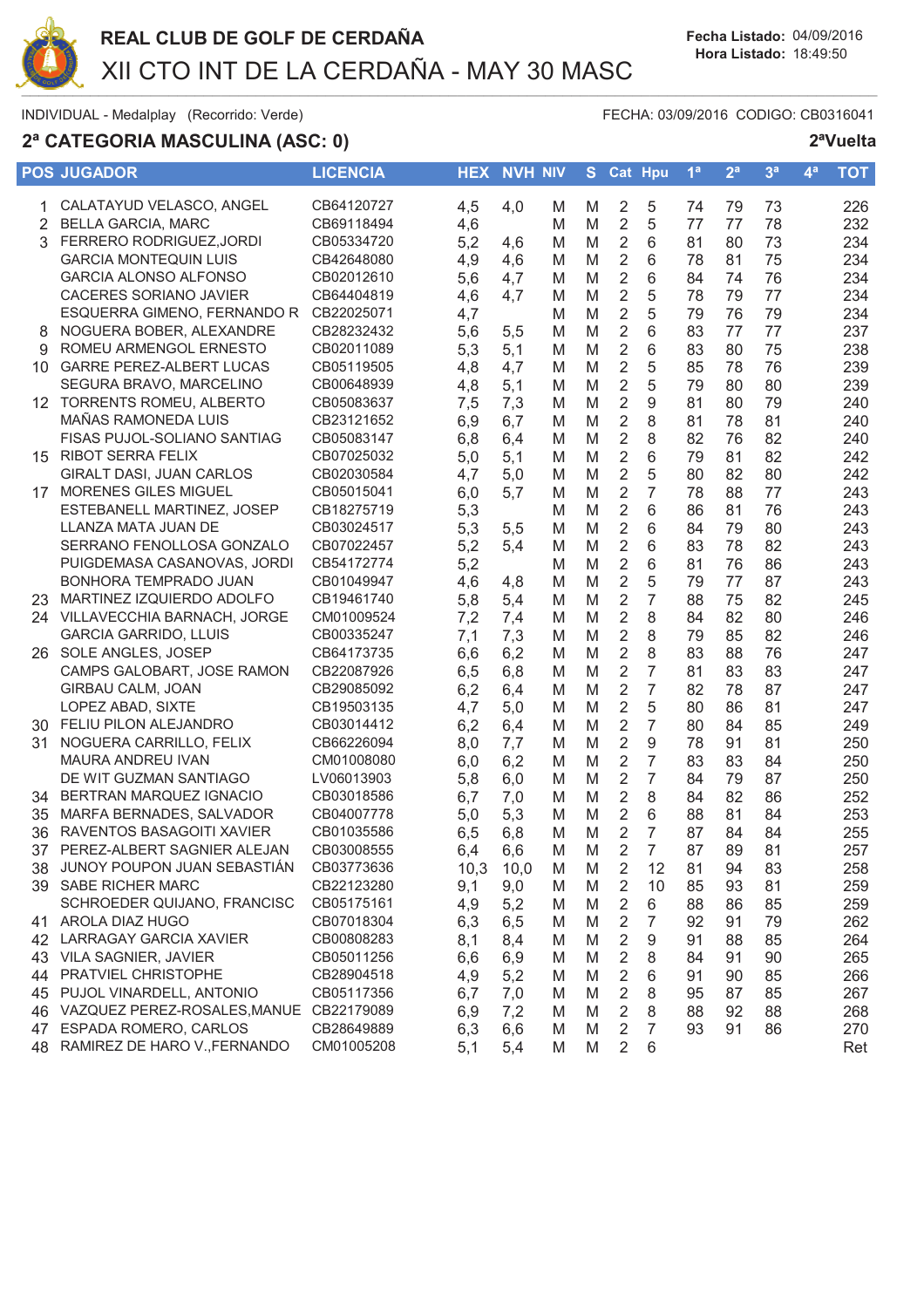

# **CATEGORIA SENIOR MASCULINA (ASC: 0)**

FECHA: 03/09/2016 CODIGO: CB0316041

|               | <b>POS JUGADOR</b>                 | <b>LICENCIA</b> |     | <b>HEX NVH NIV</b> |   | S. |                | <b>Cat Hpu</b> | 1 <sup>a</sup> | 2 <sup>a</sup> | 3 <sup>a</sup> | 4 <sup>a</sup> | <b>TOT</b> |
|---------------|------------------------------------|-----------------|-----|--------------------|---|----|----------------|----------------|----------------|----------------|----------------|----------------|------------|
| 1             | CALATAYUD VELASCO, ANGEL           | CB64120727      | 4,5 | 4,0                | M | M  | 2              | 5              | 74             | 79             | 73             |                | 226        |
| $\mathcal{P}$ | ANDREU TORRADO ALEJANDRO           | CB03083440      | 3,6 |                    | M | M  | 1              | 4              | 75             | 76             | 77             |                | 228        |
|               | MORENO JIMENEZ, FRANCISCO          | CB28048330      | 2,5 | 2,6                | M | M  | 1              | 3              | 78             | 73             | 77             |                | 228        |
| 4             | <b>BACH, PHILIPPE</b>              | CB02172800      | 3,8 | 4,0                | M | M  | 1              | 4              | 76             | 78             | 77             |                | 231        |
| 5             | DASI MARTINEZ DE VALLEJO VI        | LV06004896      | 3,8 | 3,6                | M | M  | 1              | 4              | 79             | 81             | 72             |                | 232        |
|               | MARQUES DE ROCAFUERTE              | CM01010126      | 1,8 | 2,0                | M | M  | 1              | $\overline{2}$ | 77             | 73             | 82             |                | 232        |
| 7             | <b>GARCIA ALONSO ALFONSO</b>       | CB02012610      | 5,6 | 4,7                | M | M  | 2              | 6              | 84             | 74             | 76             |                | 234        |
|               | ESQUERRA GIMENO, FERNANDO R        | CB22025071      | 4,7 |                    | M | M  | $\overline{2}$ | 5              | 79             | 76             | 79             |                | 234        |
| 9             | SALAMANCA RIQUELME, MARIO GE       | CB18336047      | 3,9 | 4,1                | M | M  | $\mathbf{1}$   | 4              | 78             | 76             | 81             |                | 235        |
| 10            | <b>FABREGAT MORA EUGENI</b>        | CB23046879      | 3,9 | 4,0                | M | M  | 1              | 4              | 82             | 75             | 80             |                | 237        |
| 11            | ROMEU ARMENGOL ERNESTO             | CB02011089      | 5,3 | 5,1                | M | M  | $\overline{2}$ | 6              | 83             | 80             | 75             |                | 238        |
| 12            | MAÑAS RAMONEDA LUIS                | CB23121652      | 6,9 | 6,7                | M | M  | $\overline{2}$ | 8              | 81             | 78             | 81             |                | 240        |
| 13            | BEL WELSCH, JAVIER                 | CB02007218      | 4,0 | 4,3                | M | M  | 1              | 5              | 82             | 81             | 78             |                | 241        |
| 14            | <b>GIRALT DASI. JUAN CARLOS</b>    | CB02030584      | 4,7 | 5,0                | М | M  | $\overline{2}$ | 5              | 80             | 82             | 80             |                | 242        |
| 15            | <b>MORENES GILES MIGUEL</b>        | CB05015041      | 6,0 | 5,7                | M | M  | $\overline{2}$ | $\overline{7}$ | 78             | 88             | 77             |                | 243        |
|               | ESTEBANELL MARTINEZ, JOSEP         | CB18275719      | 5,3 |                    | M | M  | $\overline{2}$ | 6              | 86             | 81             | 76             |                | 243        |
|               | LLANZA MATA JUAN DE                | CB03024517      | 5,3 | 5,5                | M | M  | $\overline{2}$ | 6              | 84             | 79             | 80             |                | 243        |
|               | PUIGDEMASA CASANOVAS, JORDI        | CB54172774      | 5,2 |                    | M | M  | $\overline{2}$ | 6              | 81             | 76             | 86             |                | 243        |
|               | BONHORA TEMPRADO JUAN              | CB01049947      | 4,6 | 4,8                | M | M  | $\overline{2}$ | 5              | 79             | 77             | 87             |                | 243        |
| 20            | MARTINEZ IZQUIERDO ADOLFO          | CB19461740      | 5,8 | 5,4                | M | M  | $\overline{2}$ | $\overline{7}$ | 88             | 75             | 82             |                | 245        |
| 21            | <b>VILLAVECCHIA BARNACH, JORGE</b> | CM01009524      | 7,2 | 7,4                | M | M  | $\overline{2}$ | 8              | 84             | 82             | 80             |                | 246        |
| 22            | SOLE ANGLES, JOSEP                 | CB64173735      | 6,6 | 6,2                | M | M  | $\overline{2}$ | 8              | 83             | 88             | 76             |                | 247        |
|               | CAMPS GALOBART, JOSE RAMON         | CB22087926      | 6,5 | 6,8                | M | M  | $\overline{2}$ | $\overline{7}$ | 81             | 83             | 83             |                | 247        |
|               | <b>GIRBAU CALM, JOAN</b>           | CB29085092      | 6,2 | 6,4                | M | M  | $\overline{2}$ | $\overline{7}$ | 82             | 78             | 87             |                | 247        |
| 25            | NOGUERA CARRILLO, FELIX            | CB66226094      | 8,0 | 7,7                | M | M  | $\overline{2}$ | 9              | 78             | 91             | 81             |                | 250        |
|               | <b>MAURA ANDREU IVAN</b>           | CM01008080      | 6,0 | 6,2                | M | M  | $\overline{2}$ | $\overline{7}$ | 83             | 83             | 84             |                | 250        |
|               | DE WIT GUZMAN SANTIAGO             | LV06013903      | 5,8 | 6,0                | M | M  | $\overline{2}$ | $\overline{7}$ | 84             | 79             | 87             |                | 250        |
| 28            | MARFA BERNADES, SALVADOR           | CB04007778      | 5,0 | 5,3                | M | M  | $\overline{2}$ | 6              | 88             | 81             | 84             |                | 253        |
| 29            | PEREZ-ALBERT SAGNIER ALEJAN        | CB03008555      | 6,4 | 6,6                | M | M  | $\overline{2}$ | $\overline{7}$ | 87             | 89             | 81             |                | 257        |
| 30            | SCHROEDER QUIJANO, FRANCISC        | CB05175161      | 4,9 | 5,2                | M | M  | $\overline{2}$ | 6              | 88             | 86             | 85             |                | 259        |
| 31            | <b>VILA SAGNIER, JAVIER</b>        | CB05011256      | 6,6 | 6,9                | M | M  | $\overline{2}$ | 8              | 84             | 91             | 90             |                | 265        |
| 32            | PUJOL VINARDELL, ANTONIO           | CB05117356      | 6,7 | 7,0                | M | M  | $\overline{2}$ | 8              | 95             | 87             | 85             |                | 267        |
| 33            | VAZQUEZ PEREZ-ROSALES, MANUE       | CB22179089      | 6,9 | 7,2                | M | M  | $\overline{2}$ | 8              | 88             | 92             | 88             |                | 268        |
| 34            | RAMIREZ DE HARO V., FERNANDO       | CM01005208      | 5,1 | 5,4                | M | M  | $\overline{2}$ | 6              |                |                |                |                | Ret        |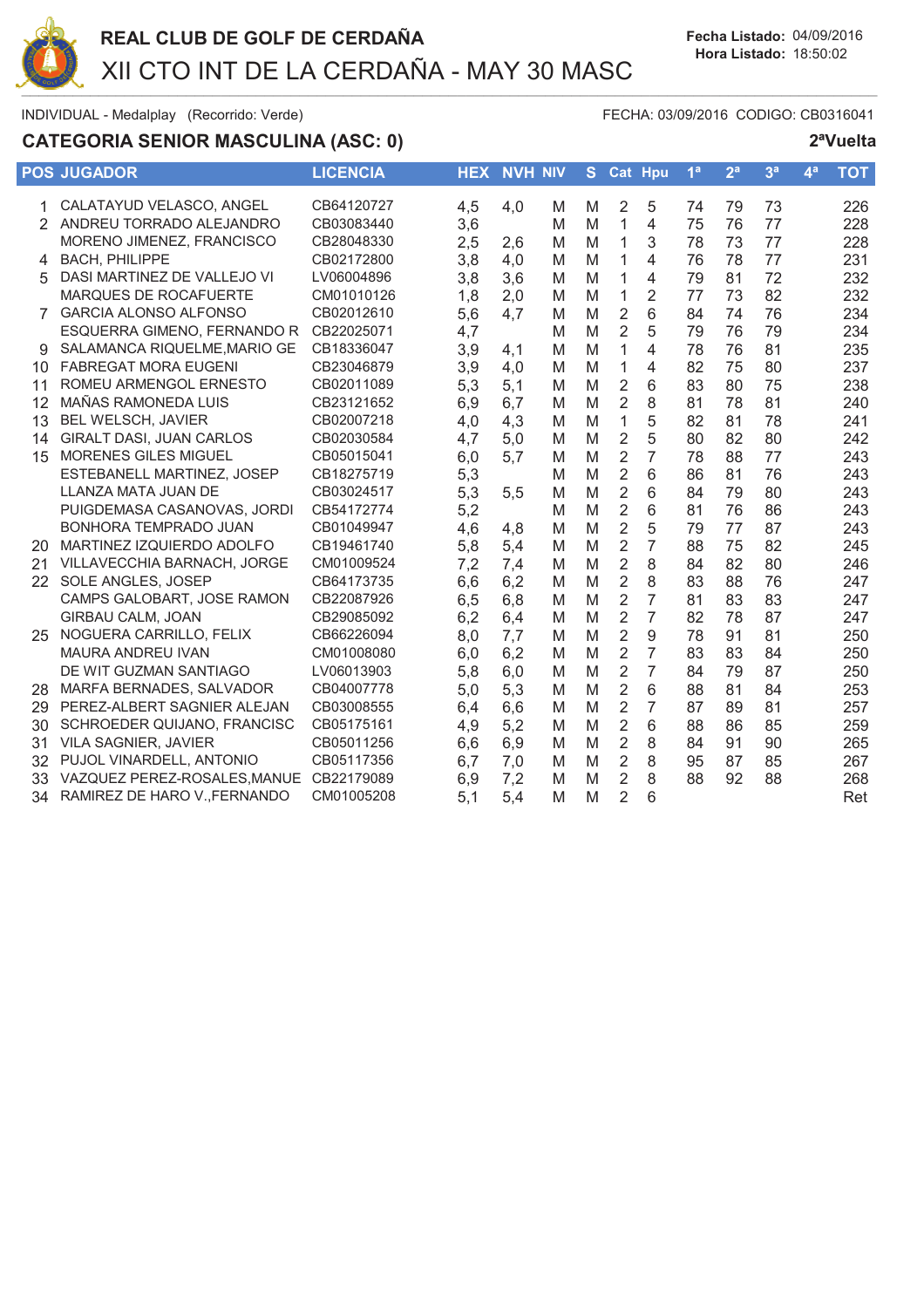

# Handicap Masculina Acumulada (ASC: 0)

FECHA: 03/09/2016 CODIGO: CB0316041

|     | <b>POS JUGADOR</b>                | <b>LICENCIA</b> | <b>HEX</b> | <b>NVH NIV</b> |   | S. |                | Cat Hpu        | 1 <sup>a</sup> | 2 <sup>a</sup> | 3 <sup>a</sup> | $\mathbf{4}^{\mathbf{a}}$ | <b>TOT</b> |
|-----|-----------------------------------|-----------------|------------|----------------|---|----|----------------|----------------|----------------|----------------|----------------|---------------------------|------------|
| 1.  | <b>GARCIA ECHEVARRIETA BORJA</b>  | CB08030566      | $-0,2$     | $-0,5$         | M | M  | 1              | 0              | 71             | 68             | 71             |                           | 210        |
|     | 2 PRATS BARRULL GUILLEM           | CB09763066      | 3,3        | 3,1            | M | M  | 1              | $\overline{4}$ | 71             | 71             | 69             |                           | 211        |
|     | CALATAYUD VELASCO, ANGEL          | CB64120727      | 4,5        | 4,0            | M | M  | 2              | 5              | 69             | 74             | 68             |                           | 211        |
|     | 4 ROSILLO TRENOR JOSE MIGUEL      | LV06163339      | $-0,6$     | $-0,9$         | M | M  | $\mathbf{1}$   | $-1$           | 74             | 72             | 67             |                           | 213        |
|     | PATTON RIPOLL, LIAM               | CB00046259      | 4,4        | 4,1            | M | M  | 1              | 5              | 71             | 68             | 74             |                           | 213        |
|     | TORRENTS ROMEU, ALBERTO           | CB05083637      | 7,5        | 7,3            | M | M  | $\overline{2}$ | 9              | 72             | 71             | 70             |                           | 213        |
|     | 7 RUIZ DE ALDA R., JULIO A.       | CB05046580      | 3,7        | 3,5            | M | M  | $\mathbf{1}$   | $\overline{4}$ | 75             | 68             | 72             |                           | 215        |
|     | <b>BUXERES PUJOL-SOLIANO LUIS</b> | CB03035063      | 4,2        | 3,9            | M | M  | $\mathbf{1}$   | 5              | 76             | 72             | 67             |                           | 215        |
|     | ANDREU TORRADO ALEJANDRO          | CB03083440      | 3,6        |                | M | M  | $\mathbf{1}$   | 4              | 71             | 72             | 73             |                           | 216        |
|     | FERRERO RODRIGUEZ, JORDI          | CB05334720      | 5,2        | 4,6            | M | M  | $\overline{2}$ | 6              | 75             | 74             | 67             |                           | 216        |
|     | <b>GARCIA MONTEQUIN LUIS</b>      | CB42648080      | 4,9        | 4,6            | M | M  | $\overline{2}$ | 6              | 72             | 75             | 69             |                           | 216        |
|     | <b>GARCIA ALONSO ALFONSO</b>      | CB02012610      | 5,6        | 4,7            | M | M  | $\overline{2}$ | 6              | 78             | 68             | 70             |                           | 216        |
|     | MAÑAS RAMONEDA LUIS               | CB23121652      | 6,9        | 6,7            | M | M  | $\overline{2}$ | 8              | 73             | 70             | 73             |                           | 216        |
|     | FISAS PUJOL-SOLIANO SANTIAG       | CB05083147      | 6,8        | 6,4            | M | M  | $\overline{2}$ | 8              | 74             | 68             | 74             |                           | 216        |
|     | 15 ROSAL GARCICOY BRUNO           | CB05025151      | 3,7        | 3,8            | M | M  | 1              | 4              | 74             | 73             | 70             |                           | 217        |
|     | <b>BELLA GARCIA, MARC</b>         | CB69118494      | 4,6        |                | M | M  | $\overline{2}$ | 5              | 72             | 72             | 73             |                           | 217        |
|     | 17 LEACH CUCURELLA JUAN           | CB02025317      | $-0,2$     | $-0,1$         | M | M  | 1              | 0              | 73             | 72             | 74             |                           | 219        |
|     | MORENO JIMENEZ, FRANCISCO         | CB28048330      | 2,5        | 2,6            | M | M  | 1              | 3              | 75             | 70             | 74             |                           | 219        |
|     | <b>BEL WELSCH ALBERTO</b>         | CB02012588      | 2,5        | 2,7            | M | M  | $\mathbf{1}$   | 3              | 73             | 71             | 75             |                           | 219        |
|     | <b>BACH, PHILIPPE</b>             | CB02172800      | 3,8        | 4,0            | M | M  | $\mathbf{1}$   | $\overline{4}$ | 72             | 74             | 73             |                           | 219        |
|     | CACERES SORIANO JAVIER            | CB64404819      | 4,6        | 4,7            | M | M  | $\overline{2}$ | 5              | 73             | 74             | 72             |                           | 219        |
|     | DE WIT GUZMAN IGNACIO             | LV06014418      | 4,1        | 4,2            | M | M  | $\mathbf{1}$   | 5              | 71             | 74             | 74             |                           | 219        |
|     | ESQUERRA GIMENO, FERNANDO R       | CB22025071      | 4,7        |                | M | M  | $\overline{2}$ | 5              | 74             | 71             | 74             |                           | 219        |
|     | NOGUERA BOBER, ALEXANDRE          | CB28232432      | 5,6        | 5,5            | M | M  | $\overline{2}$ | 6              | 77             | 71             | 71             |                           | 219        |
| 25  | DASI MARTINEZ DE VALLEJO VI       | LV06004896      | 3,8        | 3,6            | M | M  | 1              | 4              | 75             | 77             | 68             |                           | 220        |
|     | <b>BEL VIDAL IGNACIO</b>          | CB07014349      | 3,7        | 3,8            | M | M  | $\mathbf{1}$   | 4              | 72             | 77             | 71             |                           | 220        |
|     | ROMEU ARMENGOL ERNESTO            | CB02011089      | 5,3        | 5,1            | M | M  | $\overline{2}$ | 6              | 77             | 74             | 69             |                           | 220        |
|     | 28 FEIXAS GUILLAMET, JAUME        | CB01172945      | 3,9        | 4,2            | M | M  | 1              | 4              | 74             | 74             | 74             |                           | 222        |
|     | MORENES GILES MIGUEL              | CB05015041      | 6,0        | 5,7            | M | M  | $\overline{2}$ | $\overline{7}$ | 71             | 81             | 70             |                           | 222        |
|     | VILLAVECCHIA BARNACH, JORGE       | CM01009524      | 7,2        | 7,4            | M | M  | $\overline{2}$ | 8              | 76             | 74             | 72             |                           | 222        |
|     | <b>GARCIA GARRIDO, LLUIS</b>      | CB00335247      | 7,1        | 7,3            | M | M  | $\overline{2}$ | 8              | 71             | 77             | 74             |                           | 222        |
|     | JUNOY POUPON JUAN SEBASTIÁN       | CB03773636      | 10,3       | 10,0           | M | M  | $\overline{2}$ | 12             | 69             | 82             | 71             |                           | 222        |
|     | 33 SALAMANCA RIQUELME, MARIO GE   | CB18336047      | 3,9        | 4,1            | M | M  | $\mathbf{1}$   | $\overline{4}$ | 74             | 72             | 77             |                           | 223        |
|     | SOLE ANGLES, JOSEP                | CB64173735      | 6,6        | 6,2            | M | M  | $\overline{2}$ | 8              | 75             | 80             | 68             |                           | 223        |
|     | NOGUERA CARRILLO, FELIX           | CB66226094      | 8,0        | 7,7            | M | M  | $\overline{2}$ | 9              | 69             | 82             | 72             |                           | 223        |
| 36  | <b>GARRE PEREZ-ALBERT LUCAS</b>   | CB05119505      | 4,8        | 4,7            | M | M  | $\overline{2}$ | 5              | 80             | 73             | 71             |                           | 224        |
|     | SEGURA BRAVO, MARCELINO           | CB00648939      | 4,8        | 5,1            | M | M  | $\overline{2}$ | 5              | 74             | 75             | 75             |                           | 224        |
|     | RIBOT SERRA FELIX                 | CB07025032      | 5,0        | 5,1            | M | M  | 2              | 6              | 73             | 75             | 76             |                           | 224        |
|     | MARTINEZ IZQUIERDO ADOLFO         | CB19461740      | 5,8        | 5,4            | M | M  | 2              | 7              | 81             | 68             | 75             |                           | 224        |
|     | 40 FABREGAT MORA EUGENI           | CB23046879      | 3,9        | 4,0            | M | M  | 1              | 4              | 78             | 71             | 76             |                           | 225        |
|     | ESTEBANELL MARTINEZ, JOSEP        | CB18275719      | 5,3        |                | M | M  | 2              | 6              | 80             | 75             | 70             |                           | 225        |
|     | LLANZA MATA JUAN DE               | CB03024517      | 5,3        | 5,5            | M | M  | 2              | 6              | 78             | 73             | 74             |                           | 225        |
|     | SERRANO FENOLLOSA GONZALO         | CB07022457      | 5,2        | 5,4            | M | M  | 2              | 6              | 77             | 72             | 76             |                           | 225        |
|     | PUIGDEMASA CASANOVAS, JORDI       | CB54172774      | 5,2        |                | M | M  | 2              | 6              | 75             | 70             | 80             |                           | 225        |
|     | 45 MARQUES DE ROCAFUERTE          | CM01010126      | 1,8        | 2,0            | M | M  | 1              | $\overline{2}$ | 75             | 71             | 80             |                           | 226        |
|     | BEL WELSCH, JAVIER                | CB02007218      | 4,0        | 4,3            | M | M  | 1              | 5              | 77             | 76             | 73             |                           | 226        |
|     | CAMPS GALOBART, JOSE RAMON        | CB22087926      | 6,5        | 6,8            | M | M  | 2              | $\overline{7}$ | 74             | 76             | 76             |                           | 226        |
|     | GIRBAU CALM, JOAN                 | CB29085092      | 6,2        | 6,4            | M | M  | 2              | 7              | 75             | 71             | 80             |                           | 226        |
| 49. | GAY DE MONTELLA ESTANY JOAQ       | CB03048110      | 4,2        | 4,4            | M | M  | 1              | 5              | 72             | 80             | 75             |                           | 227        |
|     | GIRALT DASI, JUAN CARLOS          | CB02030584      | 4,7        | 5,0            | M | M  | 2              | 5              | 75             | 77             | 75             |                           | 227        |
| 51  | BONHORA TEMPRADO JUAN             | CB01049947      | 4,6        | 4,8            | M | M  | 2              | 5              | 74             | 72             | 82             |                           | 228        |
|     | FELIU PILON ALEJANDRO             | CB03014412      | 6,2        | 6,4            | M | M  | 2              | 7              | 73             | 77             | 78             |                           | 228        |
|     | BERTRAN MARQUEZ IGNACIO           | CB03018586      | 6,7        | 7,0            | M | M  | 2              | 8              | 76             | 74             | 78             |                           | 228        |
|     | 54 MAURA ANDREU IVAN              | CM01008080      | 6,0        | 6,2            | M | M  | 2              | 7              | 76             | 76             | 77             |                           | 229        |
|     | DE WIT GUZMAN SANTIAGO            | LV06013903      | 5,8        | 6,0            | M | M  | 2              | 7              | 77             | 72             | 80             |                           | 229        |
|     | SABE RICHER MARC                  | CB22123280      | 9,1        | 9,0            | M | M  | 2              | 10             | 75             | 83             | 71             |                           | 229        |
| 57  | MARTI POU, VENTURA                | CB01048772      | 3,9        | 4,2            | M | M  | 1              | 4              | 80             | 74             | 78             |                           | 232        |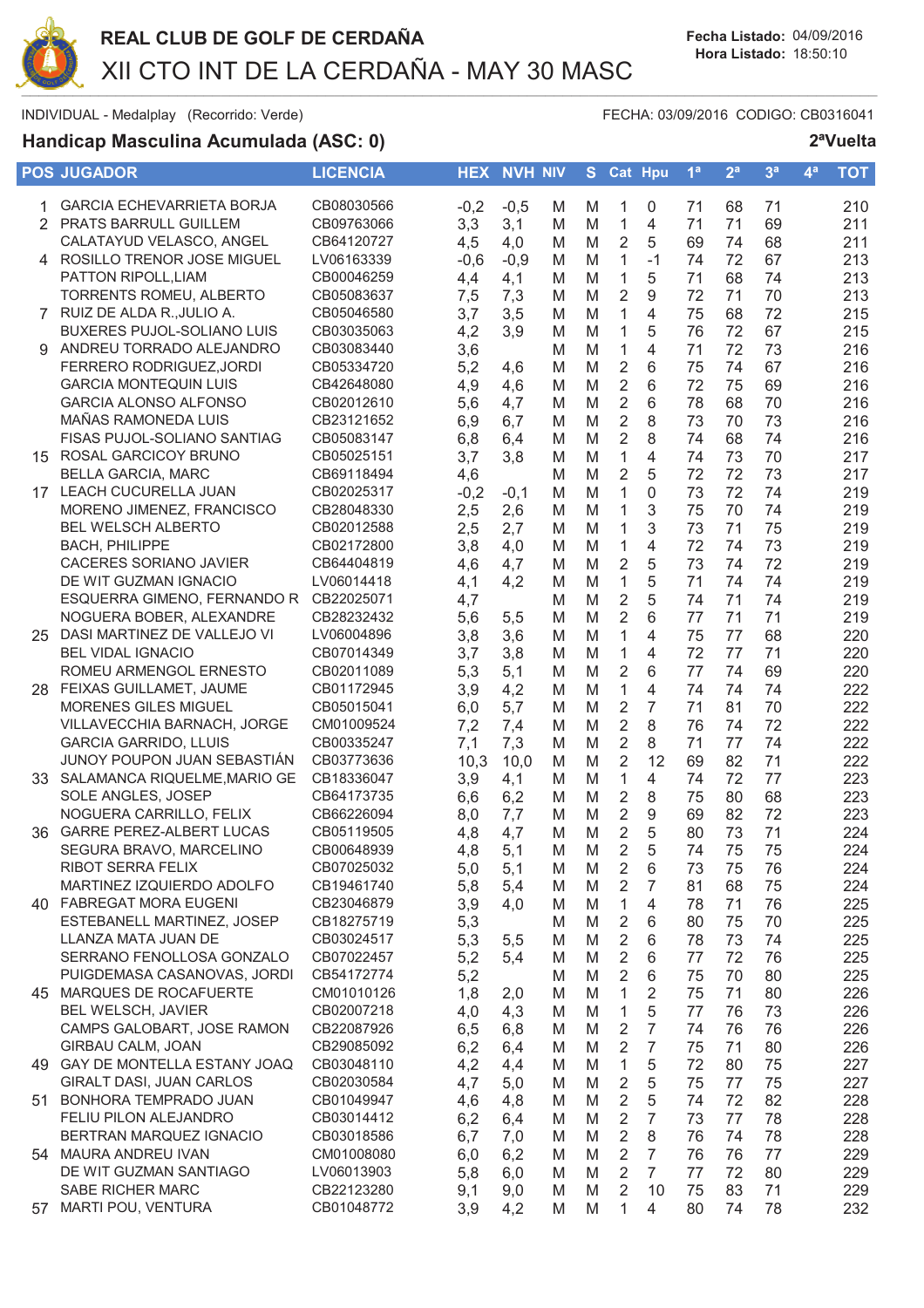

# Handicap Masculina Acumulada (ASC: 0)

FECHA: 03/09/2016 CODIGO: CB0316041

|    | <b>POS JUGADOR</b>             | <b>LICENCIA</b> | <b>HEX</b> | <b>NVH NIV</b> |   | S.     |        | <b>Cat Hpu</b> | 4a | 2 <sup>a</sup> | 3 <sup>a</sup> | 4 <sup>a</sup> | <b>TOT</b> |
|----|--------------------------------|-----------------|------------|----------------|---|--------|--------|----------------|----|----------------|----------------|----------------|------------|
|    | LOPEZ ABAD, SIXTE              | CB19503135      |            |                | M |        |        | 5              | 75 | 81             | 76             |                | 232        |
| 59 | RAVENTOS BASAGOITI XAVIER      | CB01035586      | 4,7<br>6,5 | 5,0<br>6,8     | M | м<br>M | 2<br>2 |                | 80 | 77             | 77             |                | 234        |
| 60 | MARFA BERNADES, SALVADOR       | CB04007778      | 5,0        | 5,3            | M | M      | 2      | 6              | 82 | 75             | 78             |                | 235        |
| 61 | PEREZ-ALBERT SAGNIER ALEJAN    | CB03008555      | 6,4        | 6,6            | M | M      | 2      |                | 80 | 82             | 74             |                | 236        |
| 62 | <b>LARRAGAY GARCIA XAVIER</b>  | CB00808283      | 8,1        | 8,4            | M | M      | 2      | 9              | 82 | 79             | 76             |                | 237        |
| 63 | <b>GIRALT BALASCH, ERNESTO</b> | CB02116440      | 3,9        | 4.2            | M | M      |        | 4              | 78 | 82             | 79             |                | 239        |
| 64 | SCHROEDER QUIJANO, FRANCISC    | CB05175161      | 4,9        | 5,2            | M | M      | 2      | 6              | 82 | 80             | 79             |                | 241        |
|    | AROLA DIAZ HUGO                | CB07018304      | 6,3        | 6,5            | M | M      | 2      |                | 85 | 84             | 72             |                | 241        |
|    | <b>VILA SAGNIER, JAVIER</b>    | CB05011256      | 6,6        | 6,9            | M | M      | 2      | 8              | 76 | 83             | 82             |                | 241        |
| 67 | PUJOL VINARDELL, ANTONIO       | CB05117356      | 6,7        | 7.0            | M | M      | 2      | 8              | 87 | 79             | 77             |                | 243        |
| 68 | VAZQUEZ PEREZ-ROSALES, MANUE   | CB22179089      | 6,9        | 7,2            | M | M      | 2      | 8              | 80 | 84             | 80             |                | 244        |
| 69 | <b>PRATVIEL CHRISTOPHE</b>     | CB28904518      | 4,9        | 5,2            | M | M      | 2      | 6              | 85 | 84             | 79             |                | 248        |
| 70 | ESPADA ROMERO, CARLOS          | CB28649889      | 6,3        | 6,6            | M | M      | 2      |                | 86 | 84             | 79             |                | 249        |
|    | RAMIREZ DE HARO V. FERNANDO    | CM01005208      | 5,1        | 5,4            | M | M      | 2      | 6              |    |                |                |                | Ret        |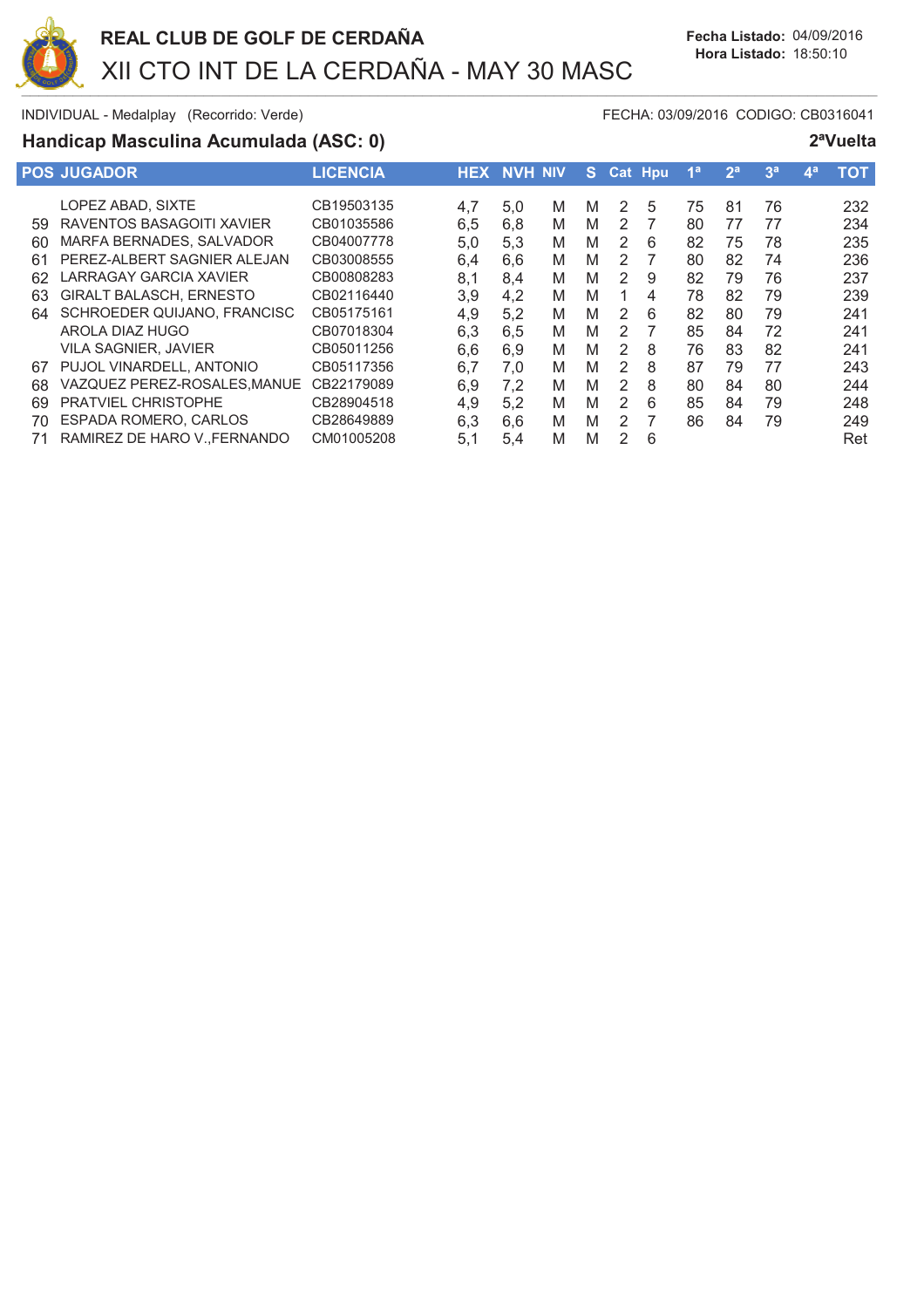

# Scratch Femenina Acumulada (ASC: 0)

FECHA: 02/09/2016 CODIGO: CB0316042

| ю |
|---|
|   |

|    | <b>POS JUGADOR</b>              | <b>LICENCIA</b> | <b>HEX</b> | <b>NVH NIV</b> |   | S. |                | Cat Hpu        | 1 <sup>a</sup> | 2 <sup>a</sup> | 3 <sup>a</sup> | $\mathbf{A}^{\mathbf{a}}$ | <b>TOT</b> |
|----|---------------------------------|-----------------|------------|----------------|---|----|----------------|----------------|----------------|----------------|----------------|---------------------------|------------|
|    | PAMIES BOILLOS, CRISTINA        | CB23332095      | 4,3        | 4,1            | M | F  |                | 6              | 77             | 78             | 75             |                           | 230        |
| 2  | <b>ESTANY BUFILL MARTA</b>      | CB03018583      | 4,8        | 4,2            | M | F  | $\overline{2}$ | 6              | 82             | 82             | 73             |                           | 237        |
| 3  | DESVALLS LEONORI SOLEDAD        | CB05012601      | 5,1        | 4,5            | M | F  | $\overline{2}$ | $\overline{7}$ | 86             | 74             | 84             |                           | 244        |
| 4  | <b>LLANZA MATA ISABEL</b>       | CB03016313      | 9,9        | 10,0           | M | F  | $\overline{2}$ | 12             | 85             | 85             | 87             |                           | 257        |
|    | MAURA ANDREU, MERCEDES          | CM01061121      | 6,0        | 6,3            | M | F  | $\overline{2}$ | 8              | 84             | 90             | 83             |                           | 257        |
| 6  | PALAU POMAR, NURIA              | CB18121815      | 9,7        |                | M | F  | $\overline{2}$ | 12             | 82             | 90             | 86             |                           | 258        |
| 7  | TORRENS VALLHONRAT, MARIA       | CB05180830      | 7,8        | 8,0            | M | F  | $\overline{2}$ | 10             | 93             | 84             | 83             |                           | 260        |
| 8  | CASAS SELVAS, TERESA            | CB05087783      | 5,8        | 6,1            | M | F  | $\overline{2}$ | $\overline{7}$ | 87             | 86             | 89             |                           | 262        |
| 9  | BERTRAN MARQUEZ CRISTINA        | CB03006660      | 11,7       | 11,8           | M | F  | 3              | 14             | 89             | 89             | 87             |                           | 265        |
| 10 | ROCAMORA BATALLA, MONTSERRAT    | CB19331500      | 8,8        | 9,1            | M | F  | $\overline{2}$ | 11             | 88             | 87             | 92             |                           | 267        |
|    | AGUIRRE GIL DE BIEDMA.ESPER     | CM01007327      | 5,7        | 6,0            | M | F  | $\overline{2}$ | $\overline{7}$ | 88             | 93             | 86             |                           | 267        |
| 12 | MIQUEL ANDREU GEORGINA          | CB05010449      | 10,8       | 11,1           | M | F  | $\overline{2}$ | 13             | 89             | 92             | 88             |                           | 269        |
|    | <b>IBARS TORRES Mª JOSE</b>     | CB05117413      | 10,2       | 10,5           | M | F  | 2              | 13             | 91             | 89             | 89             |                           | 269        |
| 14 | RIVA BASSOLS MARTA DE LA        | CB05010222      | 10,6       | 10,8           | M | F  | $\overline{2}$ | 13             | 86             | 88             | 96             |                           | 270        |
| 15 | <b>LLANZA MATA MERCEDES</b>     | CB05021052      | 14,9       | 12,9           | M | F  | 3              | 18             | 95             | 94             | 83             |                           | 272        |
| 16 | BERENGUER JANSANA IRENE         | CB18693335      | 7,7        | 8,0            | M | F  | $\overline{2}$ | 10             | 95             | 90             | 90             |                           | 275        |
| 17 | <b>DAHM KATRIN</b>              | CB44504789      | 11.2       | 11,5           | M | F  | $\overline{2}$ | 14             | 93             | 91             | 92             |                           | 276        |
| 18 | JOVER FONTANALS, ARACELI        | CB05035465      | 9,6        | 9,9            | M | F  | $\overline{2}$ | 12             | 95             | 90             | 95             |                           | 280        |
| 19 | PLUMA CONESA SONIA              | CB00809950      | 18,7       | 18,4           | M | F  | 4              | 22             | 100            | 93             | 92             |                           | 285        |
| 20 | TORRABADELLA DE REYNOSO, MA     | CB42642471      | 16,4       | 16,6           | M | F  | 3              | 20             | 94             | 97             | 100            |                           | 291        |
|    | ALVAREZ MARTINEZ, ROSA MARI     | CB66175550      | 13,6       | 13,9           | M | F  | 3              | 16             | 100            | 93             | 98             |                           | 291        |
| 22 | MORENES GILES, LUISA FERNAN     | CM01135032      | 17,3       | 17,5           | M | F  | 3              | 21             | 97             | 95             | 100            |                           | 292        |
| 23 | <b>GARCIGOY GRAELLS BEATRIZ</b> | CB03083704      | 17,3       | 17,6           | M | F  | 3              | 21             | 97             | 99             | 102            |                           | 298        |
| 24 | METAYER, CATHERINE              | AD00882092      | 11,1       | 11,4           | M | F  | 2              | 14             | 108            | 100            | 94             |                           | 302        |
| 25 | CASTILLO NAVARRO, OLGA          | CB42117027      | 18,9       | 19,2           | M | F  | 4              | 23             | 107            | 102            | 102            |                           | 311        |